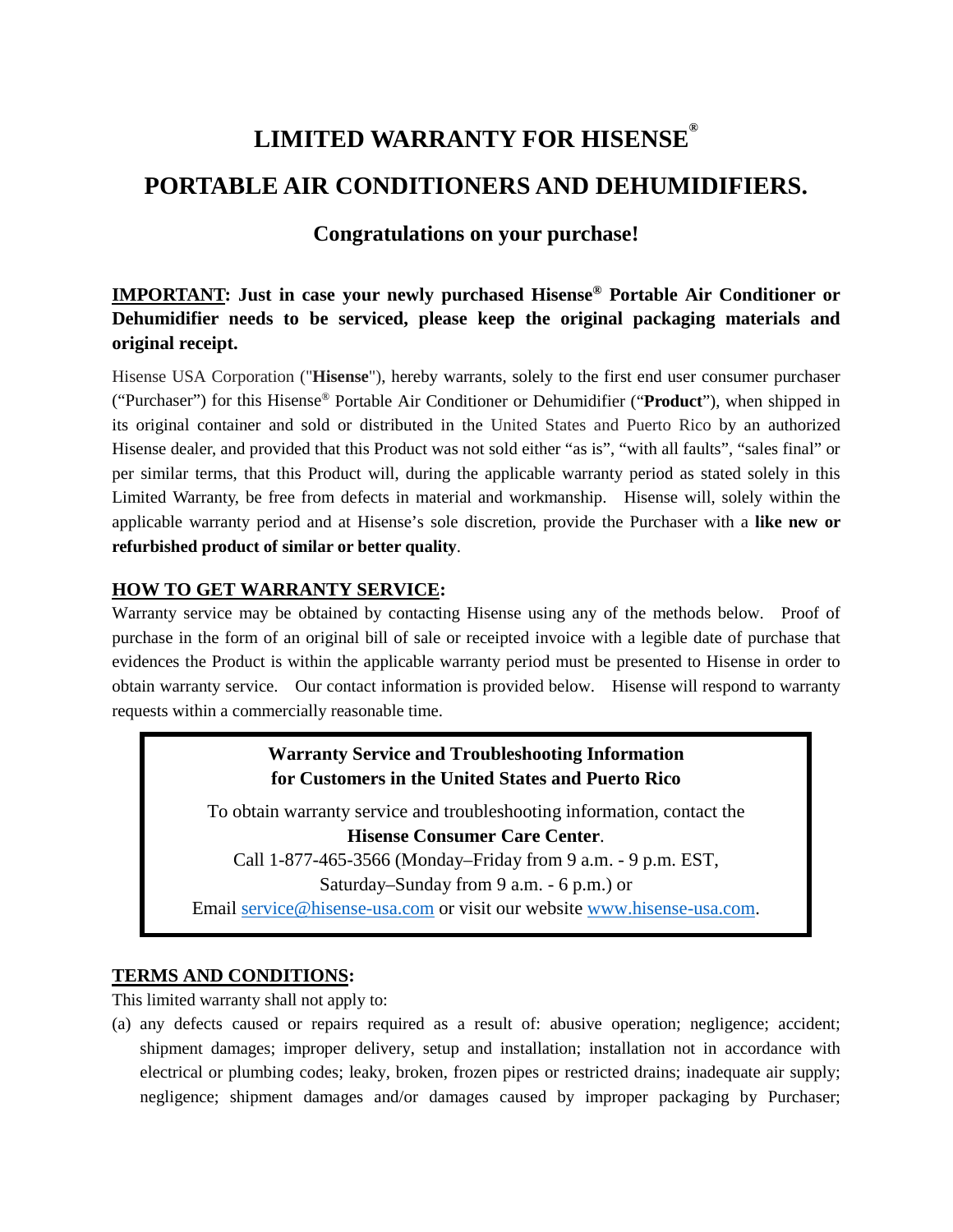application and use for which this Product was not intended as set forth in the user's manual or other applicable Product documentation.

- (b) any replacement of accessories, handles, glassware, consumable or peripheral items required through normal use of the Product, including but not limited to remote controls, filters, batteries, bulbs, fuses, etc.
- (c) any cosmetic damage to the Product surface or exterior, including but not limited to that which has been defaced or caused through normal wear and tear, improper shipping and handling or the use of chemical cleaning agents.
- (d) any defects caused or repairs required as a result of damage caused by any external or environmental conditions, including but not limited to, use of incorrect voltage, fluctuations or surges in transmission line/power line/generator voltage, liquid spillage, or acts of nature or of God.
- (e) warranty claims for Products returned with altered, illegible or missing model, factory serial number, regulatory or safety markings.
	- (f) Any Products used for rental, business or commercial purposes i.e. use for other than normal, single family household use.
	- (g) (h) Any installation, consumer instruction, delivery, setup, adjustment, and/or programming charges.
	- (h) (i) A Product that is not installed in accordance with installation instructions included with the Product.
- (i) any third party accessories and/or add-on's.

No other entity other than Hisense is authorized to extend, enlarge or transfer this warranty on behalf of Hisense.

The express warranties in this limited warranty are in lieu of and, except to the extent prohibited by applicable law, Hisense disclaims all other warranties and conditions, express or implied, whether arising by law, statute, by course of dealing or usage of trade, including, without limitation, implied warranties or conditions of merchantability and/or quality, fitness for a particular use or purpose, and/or non-infringement. This warranty is limited to the term period expressed herein. Hisense does not warrant uninterrupted or error-free operation of this Product.

**Limitations**: (a) Hisense shall not be liable for any incidental, special, consequential, economic, exemplary or indirect damages of any kind or nature (including lost profits or damages for loss of time or loss of use or loss of data) arising from or in any connection with the use or performance of a Product or a failure of a Product, even if Hisense is aware of or has been advised of the possibility of such damages; (b) the remedies described in this limited warranty constitute complete fulfillment of all obligations and responsibilities of Hisense to the Purchaser with respect to the Product and shall constitute full satisfaction of all claims, whether based in contract, negligence, strict liability or otherwise. Some States do not allow the exclusion or limitation of incidental or consequential damages, so the above limitation or exclusion may not apply to you.

### **WARRANTY PERIODS:**

All warranty periods shall be calculated from the date of original purchase by the Purchaser.